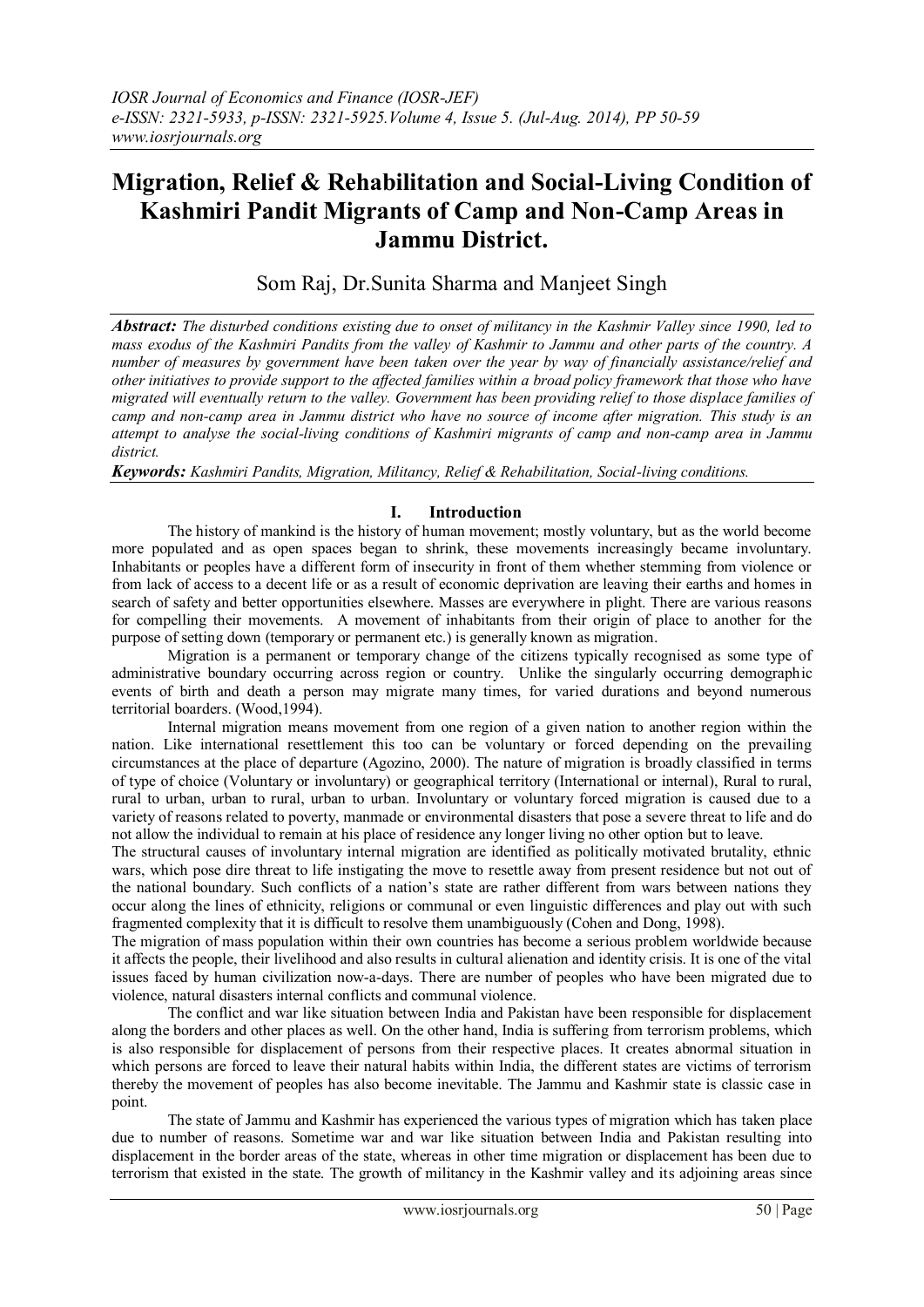1988 led to politico-ethnic divide between the two major communities inhabiting the valley, due to which many Kashmiri families living in valley had been forced to leave their natural places and leave the valley. While majority of them happened to be Hindu, there were Muslims and Sikhs among those who were displaced by conflict. It is because of conflict migration in Jammu and Kashmir State has taken place.

The early 1990"s period, witnessed selective killing of prominent personalities supporting Indian rule in Kashmir valley, mass rallies chanting anti-Indian and Islamic slogans denouncing of symbols of Indian nationalism and attempts at its Islamisation. During the period of 1990s, the state apparatus has failed to control militancy conflicts and provide security to minority of Kashmiri Pandits who had been comfortable with Kashmir"s accession to the Indian Union cannot identify with the Azadi movement led by Kashmiri Muslims challenging Indian sovereignty. It was the time of bad circumstances,in which the Kashmiri Pandits migration has been taken place from the valley of Kashmir in the J&K state and to other parts of the country. Thousands of Kashmiri Pandits left the Kashmir valley within a month. Even after two decades, the question of pandit"s migration is very much vibrant in the discussion on contemporary self-determination (Khalid Wasim2008).

In the early 1990s migration took place from the valley of Kashmir–murder inhuman, loot and practices like branding with hot iron, lynching, burning alive, etc. by terrorists compelled Kashmiri Pandits families to move out of their motherland, within the short span time of one week to fornight stated by migration was the only way out for them to save their kith  $\&$  kin which changed their life style (Zutshi, 2003). These developments have led to forced migration for Kashmir.

#### **II. Methodology**

**Research Methodology**: The present study entitled migration, relief & rehabilitation and social-living condition of Kashmiri migrants of camp and non-camp area in Jammu district is based on primary and secondary sources. Secondary information and data has been collected through books, Journals and various reports etc. Primary data has been collected through comprehensive questionnaire.

**Selection of the area**: - The universe for conducting the present study has been selected through purposive sampling technique i.e. camp area of Nagrota and non-camp area of Durga Nagar because of high concentration of migrant Kashmiri pandits in these areas.

**Selection of the households**: - A sample of 35 households each from camp and non-camp areas in Jammu district has been selected randomly.

**Methods of Enquiry and collection of data:** - The enquiry has been conducted through the survey method. Data has been collected through personal interview method with the respondents in a well-structured questionnaire.

**Analysis of data**: - After the collection of the data it has been tabulated and analysed with simple statistical tools such as percentage.

**Relief and rehabilitation of Kashmiri migrants:** The Relief Organisation is headed by Relief and Rehabilitation Commissioner and is working under the administrative control of the Revenue Department. Terrorist violence/militancy in Jammu & Kashmir, particularly in its early phase, had led to large scale forced migration of members of the Kashmiri Pandits community from the Kashmir Valley. There are number of measures have been taken by government over the year to tackle the problems of Kashmiri migrants by way of providing financially support/relief to them. Government has been providing financially support/ relief to those migrants who have no source of income after migration at their residing place. Those who were government employees prior to migration were adjusted in their respective departments, in Jammu, Delhi and other parts of the country. The total amount of relief given is for up to four family members only. If the number of family members is more than four, even then the amount is restricted to Rs. 4000. But in case the number of members is less than four i.e. 3 or 2 the amount is curtailed accordingly, like Rs. 3000 for family of two members. In terms of ration provided to families, if a family have a newly born baby then it is provided with an extra quantity of sugar (250 Gms per month) for next 4 years.

According to the Ministry of Home AffairsAnnual Report of 2002-03, Government employees and pensioners numbering 21824 were not entitled for relief. Apart from this, the relief package does not take into consideration the construction and maintenance of camps and the expenditures on related physical and social infrastructure including toilets, roads, shops, water, electricity, hospital, education and communications.

With a view to improving the living conditions of the families living in camp in Jammu region, the Prime Minister of India, during his visit to J&K in November, 2004 announced construction of 5242 two-room tenements at an estimated cost of Rs.345 crore for Kashmiri Migrants staying presently in one room tenements in camp areas in Jammu provision. Construction of 1024 flats taken up at Purkhoo, Muthi and Nagrota in Jammu has been completed and allotted. Therefore, in order to call the Prime Minister of India, this package has been announced especially for increase the living rooms capacity in camp areas in Jammu District. Construction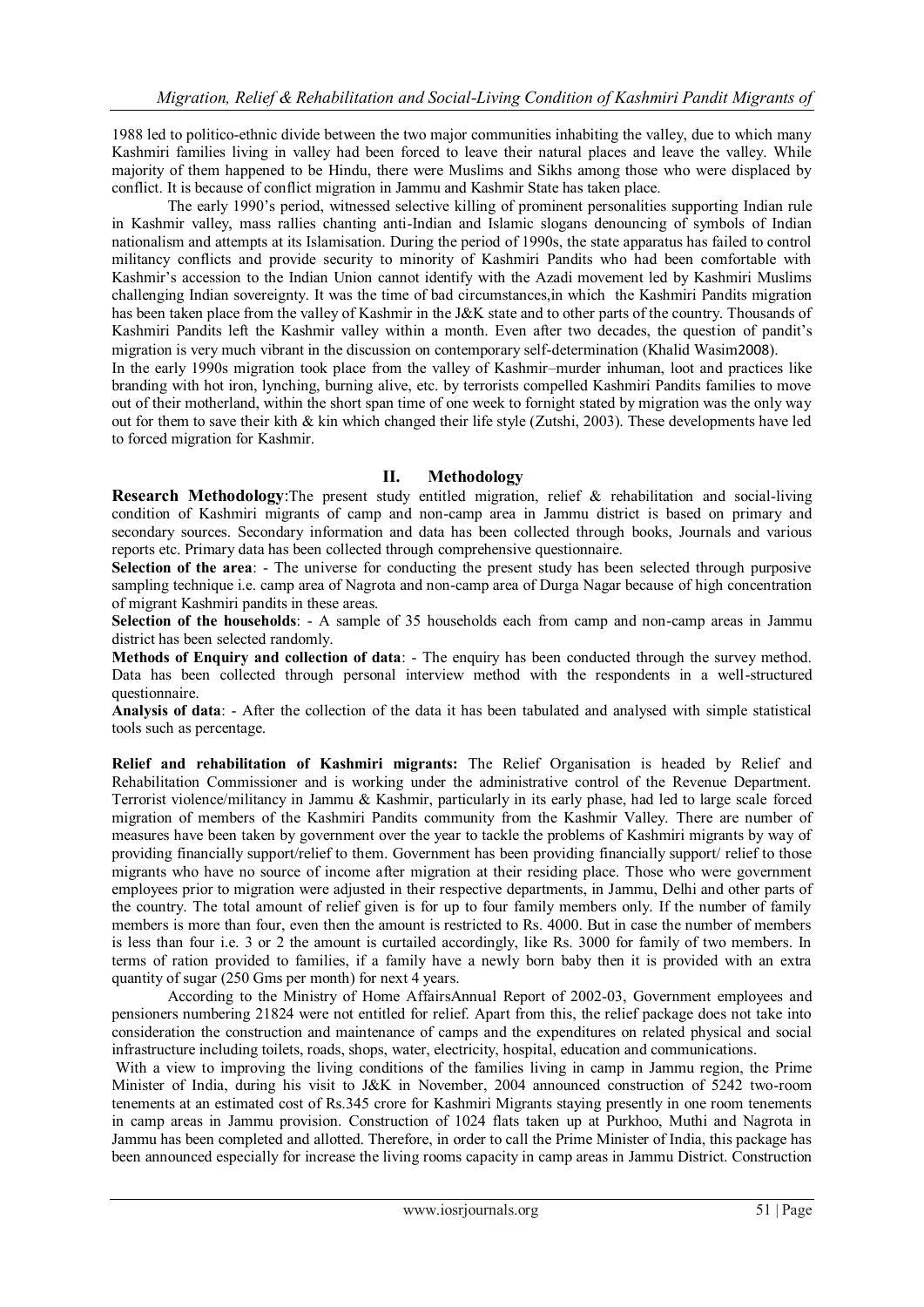for remaining 4218 flats has been taken up at Jagati near Nagrota, which is being developed as township with all infrastructure facilities. This construction work was completed by October 2010 in Jammu Division.

#### **CASH AND RATION RELIEF TO KASHMIRI MIGRANTS WITH EFFECT FROM 2012.**

Cash and ration relief have been provided by the government of India and its limit have been changed with effect from 1st July, 2012, the rate of cash relief was given to Kashmiri Migrants at Jammu has been enhanced from the existing rate of Rs. 1250 per head per month, subject to a ceiling of Rs. 5000 per month per family of four or more members to Rs.1650 per head per month, subject to a ceiling of Rs.6600 per month per family of four or more members. Kashmiri Migrants at Jammu are also being provided dry ration. Its detail given below:-

- (A) Ration: 9 Kg rice per soul per month.
	- 2 Kg Atta per soul per month.
	- 1 Kg Sugar per family per month.

Financial assistance in terms of relief provided by the government of India to Kashmiri migrants.

| S. No.         | Year             | Table $\pi$ . A Kenet in easil to Kashmin migrants since 1770 to the 2015-14.<br>Amount (per family, in Rs) |  |  |  |
|----------------|------------------|-------------------------------------------------------------------------------------------------------------|--|--|--|
|                | $1/90$ to $4/90$ | 500                                                                                                         |  |  |  |
| $\overline{2}$ | 5/90 to 4/94     | 1000                                                                                                        |  |  |  |
| 3              | $5/94$ to $5/96$ | 1500                                                                                                        |  |  |  |
| $\overline{4}$ | $6/96$ to 3/99   | 1800                                                                                                        |  |  |  |
| $\overline{5}$ | 4/99 to $5/03$   | 2400                                                                                                        |  |  |  |
| 6              | $6/03$ to $6/06$ | 3000                                                                                                        |  |  |  |
| $\tau$         | $7/06$ onwards   | 4000                                                                                                        |  |  |  |
| 8              | March 2010       | 5000 (1000 per person subject to 8 a ceiling of 5000 per family).                                           |  |  |  |
| 9              | 2013-14          | 6600 (1650 per souls up to four family members)                                                             |  |  |  |

Table 4.2: Relief in cash to Kashmiri migrants since 1990 to till 2013-14.

Source: Survey Data

The Government of Jammu and Kashmir, the Government of the National Capital Territory of Delhi and the governments of other States and Union Territories where Kashmiri Pandit migrants are living have provided the migrants with food rations and cash relief (Source: The Tribune, 4 April 2010). Construction of more than 5000 two-room tenements for Kashmiri Pandit IDPs were staying in one-room shelters in camps in Jammu, this plan was completed by December 2010: (source: India Today, 5 June 2010.)

More than 5000 sets of two-room tenements have been completed and allocated to Kashmiri pandit migrants but a lot needs to be done on this front because those who are living in one room tenement is pathetic.

The Kashmiri migrants are not satisfied with the provisions of relief from Government implemented polices; because according to them, it is not sufficient to fulfil the basic needs of the family members. Food materials and accommodation facilities are very poor, particularly in camps areas. (Data collected through the interactions from Kashmiri pandits migrants in camp and non-camp area in Jammu District 2013-14).

## **SOCIAL AND LIVING CONDITIONS OF CAMP AND NON-CAMP KASHMIRI MIGRANTS**

Socio and living conditions of a population is an important indicator of the well-being of a community and can be assessed by studying the indicators such as demography profile, civic amenities, literacy rate, housing conditions and civic amenities. An attempt has been made in this chapter to investigate the socio-living conditions of the Kashmiri pandit migrants in camp and non-camp areas on the basis of the above given indicators.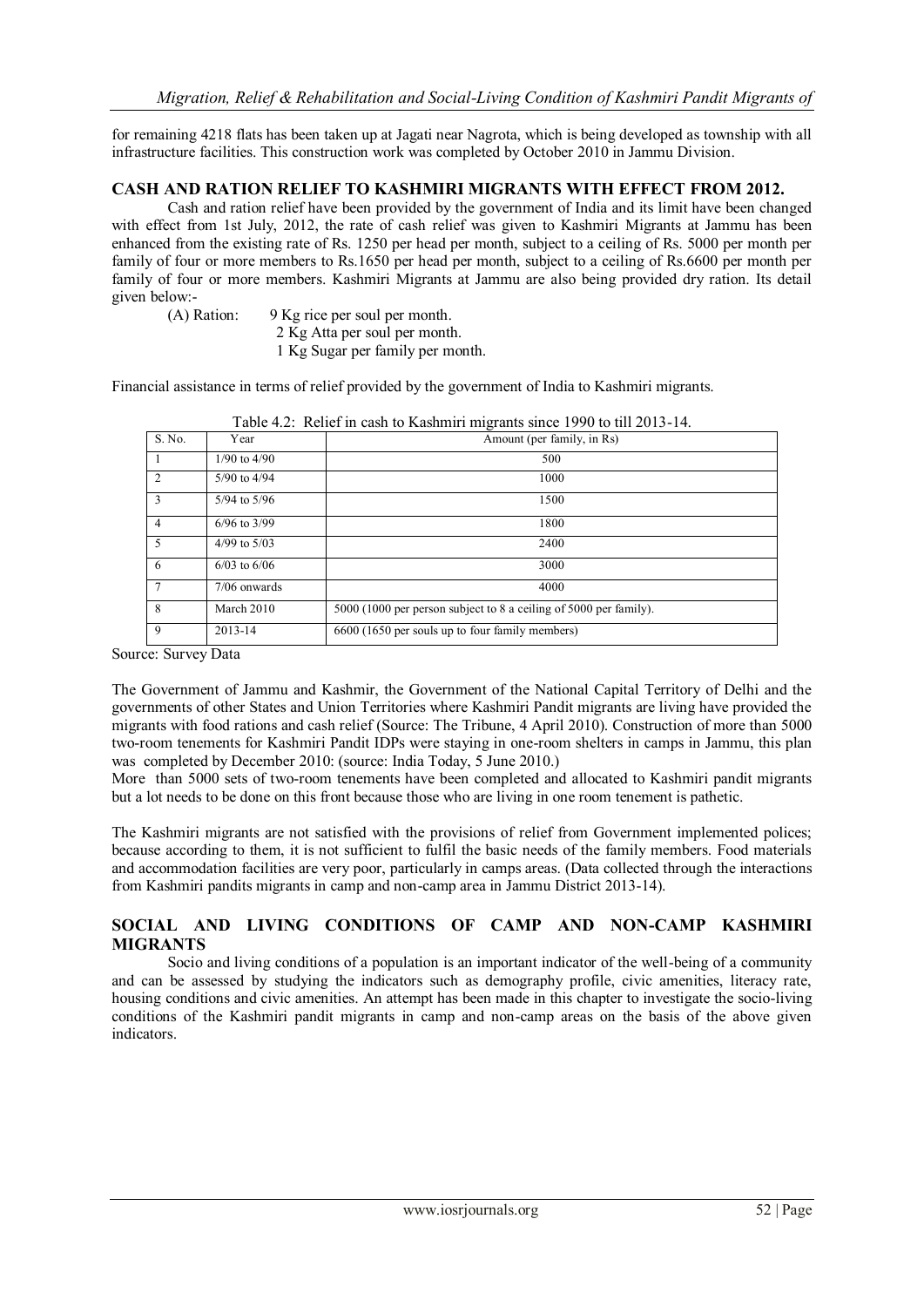| Age<br>group | Camp      |           |           | Non-Camp     |           |           | Grand Total |
|--------------|-----------|-----------|-----------|--------------|-----------|-----------|-------------|
| (in yrs.)    | F         | M         | Total     | $\mathbf{F}$ | M         | Total     |             |
| Up to $4$    | 4(3.12)   | 2(1.56)   | 6(4.68)   |              | 3(2.38)   | 3(2.38)   | 9(3.54)     |
| $4-8$        | 5(3.90)   | 7(5.46)   | 12(9.37)  | 3(2.38)      | 5(3.96)   | 8(6.34)   | 20(7.87)    |
| $8 - 12$     | 4(3.12)   | 8(6.25)   | 12(9.37)  | 12(9.52)     | 9(7.14)   | 21(16.66) | 33(12.99)   |
| $12 - 16$    | 12(9.37)  | 18(14.06) | 30(23.34) | 16(12.69)    | 14(11.11) | 30(23.80) | 60(23.62)   |
| $16 - 35$    | 16(12.5)  | 18(14.06) | 34(26.56) | 21(16.66)    | 17(13.49) | 38(30.15) | 72(28.34)   |
| $35 - 60$    | 9(7.03)   | 13(10.15) | 22(17.18) | 11(8.73)     | 8(6.34)   | 19(15.07) | 41(16.14)   |
| 60 above     | 5(3.90)   | 7(5.46)   | 12(9.37)  | 4(3.17)      | 3(2.38)   | 7(5.55)   | 19(7.48)    |
| Total        | 55(42.96) | 73(57.03) | 128(100)  | 67(53.17)    | 59(46.82) | 126(100)  | 254(100)    |

**Demography Profile of the Households**

#### **Demography Profile of the Households Table No. 1.1**

Source: Survey Data

(Figure within brackets show the percentage with respect to total)

Table 1.1 shows the demographic profile of the households. 70 households under study have a composition of 254 members falling in different age groups. Out of 254, 3.54 per cent are in the age group of up to 4 years, 7.87 per cent in 4-8 years, 12.99 per cent in 8-12 years, 23.62 per cent in 12-16 years, 28.34 per cent in 16-35 years, 16.14 per cent in 35-60 years and 7.48 per cent in 60 and above age group. Out of 254, 48.03 per cent are female and 51.96 per cent are male.

In camp area out of total 42.96 per cent are female and 57.03 are male whereas in non-camp area 53.17 per cent are female and 46.82 per cent are male. So the sex composition is better in non-camp area. In Camp area out of total 4.68 per cent, 9.37 per cent each, 23.34 per cent, 26.56 per cent, 17.18 per cent and 9.37 per cent are in the age group of up to 4, 4-8, 8-12, 12-16, 16-35, 35-60 and 60 and above year"s age group. Out of total female in camp area, majority i.e 12.5 per cent is in the age group of 16-35 and least 3.12 per cent each up to 4 years and 8 years. Out of total males in camp majority i.e 26-56 per cent are in the age group of 16-35 years and least 4.68 per cent are up to 4 years. In non-camp area out of total females 2.38 per cent, 9.52 per cent, 12.69 per cent, 16.66 per cent, 8.73 per cent and 3.17 per cent and of total males, 2.38, 3.96, 7.14, 11.11, 13.49, 6.34 and 2.38 per cent are in the age group of up to 4 years of age, 4-8, 8-12, 12-16, 16-35, 35-60 and above age group. No female is found in the age group of up to 4 years of age. In non-camp area also among females, majority 16.66 per cent are in the age group of 16-35 and least 2.38 per cent in 4-8 years of age. Among males, majority i.e 30.15 per cent is in the age group of 16-35 and only 2.35 per cent were found in the age group of up to 4 years of age.

| 1401 - 14                                                |           |           |             |  |  |
|----------------------------------------------------------|-----------|-----------|-------------|--|--|
| <b>Educational Profile of the Head of the Households</b> |           |           |             |  |  |
| Level of education                                       | Camp      | Non-camp  | Grand Total |  |  |
| Up to middle                                             | 2(5.71)   | 3(8.57)   | 5(7.14)     |  |  |
| Matric                                                   | 9(25.71)  | 11(31.42) | 20(28.57)   |  |  |
| Higher Secondary                                         | 11(31.42) | 9(25.71)  | 20(28.57)   |  |  |
| Graduate                                                 | 3(8.57)   | 2(5.71)   | 5(7.14)     |  |  |
| Post-graduate                                            | (2.85)    | 3(8.57)   | 4(5.71)     |  |  |
| Total                                                    | 26(74.28) | 28(80)    | 54 (77.14)  |  |  |

## **Educational Profile of the Head of the Households**

Table 1.2

Source: Survey Data

(Figure within brackets show the percentage rate with respect to total respondents)

Out of total 22.85 per cent head of the households in the study area are illiterate. in camp area 25.72 per cent of the head of the households are illiterate and in non-camp area 20 per cent of the head of the households are illiterate and 5.57 per cent are the new entrance in the pre- nursery schools. Table. 1.2 shows the educational profile of the head of the households. In the study area a total of 77.14 per cent of the head of the households are literate of which 7.14 per cent head ,have education qualification up to middle level, 28.57 per cent each up to matric & higher secondary level, 7.14 and 5.71 per cent have education qualification up to Graduate and postgraduate level. In camp area out of total literate 5.71 per cent of the head are educated up to middle, 25.71 per cent up to matric, 31.42 per cent up to Hr. secondary, 8.57 per cent and 2.85 per cent of the head of the households up to graduate and post- graduate level. In Non-camp area out of total 80 per cent of the head of the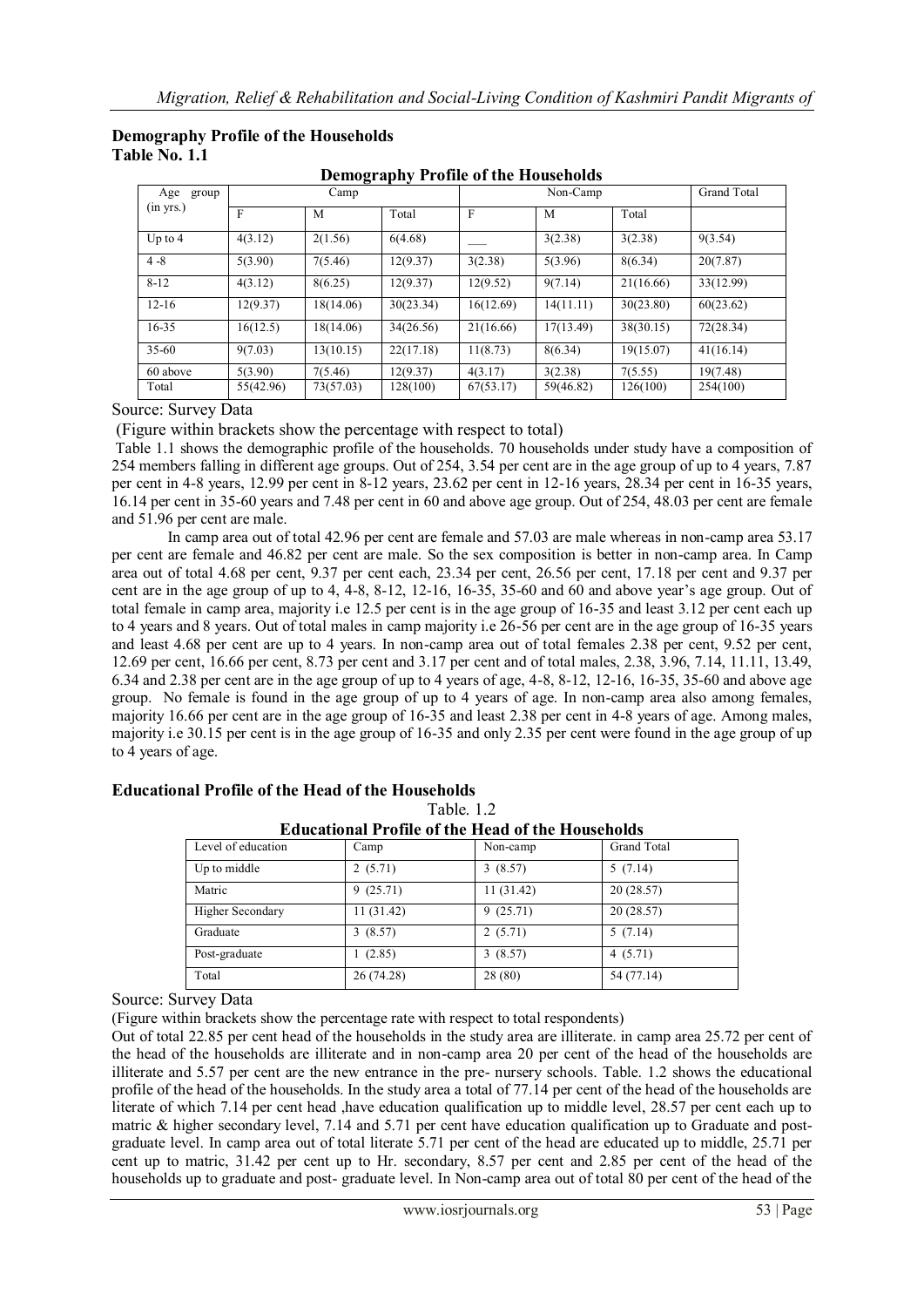households are literate with different levels of education level. Out of these ,8.57 per cent have education up to middle, 31.42 per cent up to matric, 25.71 per cent up to higher secondary, 5.71 per cent up to graduate and 8.57 per cent of the heads of the households have education up to post-graduate level. In non-camp area the heads of the households have higher level of education than in camp area.

| Table $1.3$ .<br><b>Educational Profile of the Members of the Households</b> |           |           |           |           |               |           |             |
|------------------------------------------------------------------------------|-----------|-----------|-----------|-----------|---------------|-----------|-------------|
| Level of Education                                                           | Camp      |           |           | Non-Camp  |               |           |             |
|                                                                              | (Nagrota) |           |           |           | (Durga Nagar) |           | Grand Total |
|                                                                              |           |           |           |           |               |           |             |
|                                                                              | Male      | Female    | Total     | Male      | Female        | Total     |             |
| Up to Middle                                                                 | 7(6.08)   | 4(3.47)   | 11(9.56)  | 9(7.56)   | 7(5.88)       | 16(13.44) | 27(11.53)   |
| Matric                                                                       | 17(14.78) | 16(13.91) | 33(28.69) | 16(13.44) | 19(15.96)     | 35(29.41) | 68(29.05)   |
| Higher Secondary                                                             | 20(17.39) | 12(10.43) | 32(27.32) | 17(14.28) | 16(13.44)     | 33(27.73) | 65(27.77)   |
| Graduate                                                                     | 11(9.56)  | 12(10.43) | 23(20)    | 11(9.24)  | 7(5.88)       | 18(15.12) | 41(17.52)   |
| Post Graduate                                                                | 4(3.47)   | 8(6.95)   | 12(10.43) | 4(3.36)   | 6(5.04)       | 10(8.40)  | 22(9.40)    |
| Professional                                                                 | 0(0)      | 0(0)      | 0(0)      | 4(3.36)   | 3(2.52)       | 7(5.88)   | 7(2.99)     |
| Others                                                                       | 4(3.47)   | 0(0)      | 4(3.47)   | 0(0)      | 0(0)          | 0(0)      | 4(1.70)     |
| Total                                                                        | 63(54.78) | 52(45.21) | 115 (100) | 61(51.26) | 58(48.78)     | 119(100)  | 234(100)    |

## **Educational Profile of the Members of the Households** Educational profiles of the family members has been shown in table No.1.3

Source: Survey data

(Figure within brackets show the percentage rate with respect to total respondents)

Table 1.3, show the educational profile of the members of the households under study in Jammu district.

Out of total literate 234 family members of these 70 households, 11.53, 29.05, 27.77, 17.52, 9.40, 2.99 and 1.70 per cent were with various levels of education. In camp area 115 family members of the households under study are literate, with 54.78 per cent of males and 45.21 per cent of females with different levels of education .Majority of males i.e 17.39 per cent are educated up to higher secondary level and of females i.e 13.91 per cent up to matric level.

In non-camp area 119 family members of the households under study are literate with 51.26 per cent of males and 48.78 per cent of females with different levels of education. Majority of males and females are educated up to matric level with least having professional education among both males and females. Thus in non-camp area literacy level is better than in camp area.

#### **Nature of family of the households**

|             | <b>Nature of family</b> |           |               |
|-------------|-------------------------|-----------|---------------|
| Grand Total | Family                  | Camp      | Non-Camp      |
|             |                         | (Nagrota) | (Durga Nagar) |
| 63 (90)     | Nuclear family          | 35 (100)  | (80)          |
| (10)        | Joint family            | (0)       | (20)          |
| 70 (100)    | Total                   | 35(100)   | (100)         |

Source: Survey data

(Figure within brackets shows the percentage rate of households)

Table 1.4, shows the nature of family, majority of the respondents i.e., 90 per cent in the study area have nuclear families whereas only 10 per cent are living with joint families. In camp area (Nagrota), 100 per cent of the households have nuclear family, whereas, in non-camp (Durga Nagar area) 80 per cent households have nuclear families and 20 per cent had joint family. Nuclear family is more prevalent in camps because of their economic and social compulsions than in non-camp area. Poor living space that is single room accommodation, relief known as (chandi) in Kashmiri and other benefits and incentives are the reasons for nuclear families in camp area.

The following figure shows the nature of family in camp and non-camp area.

**Nature of family**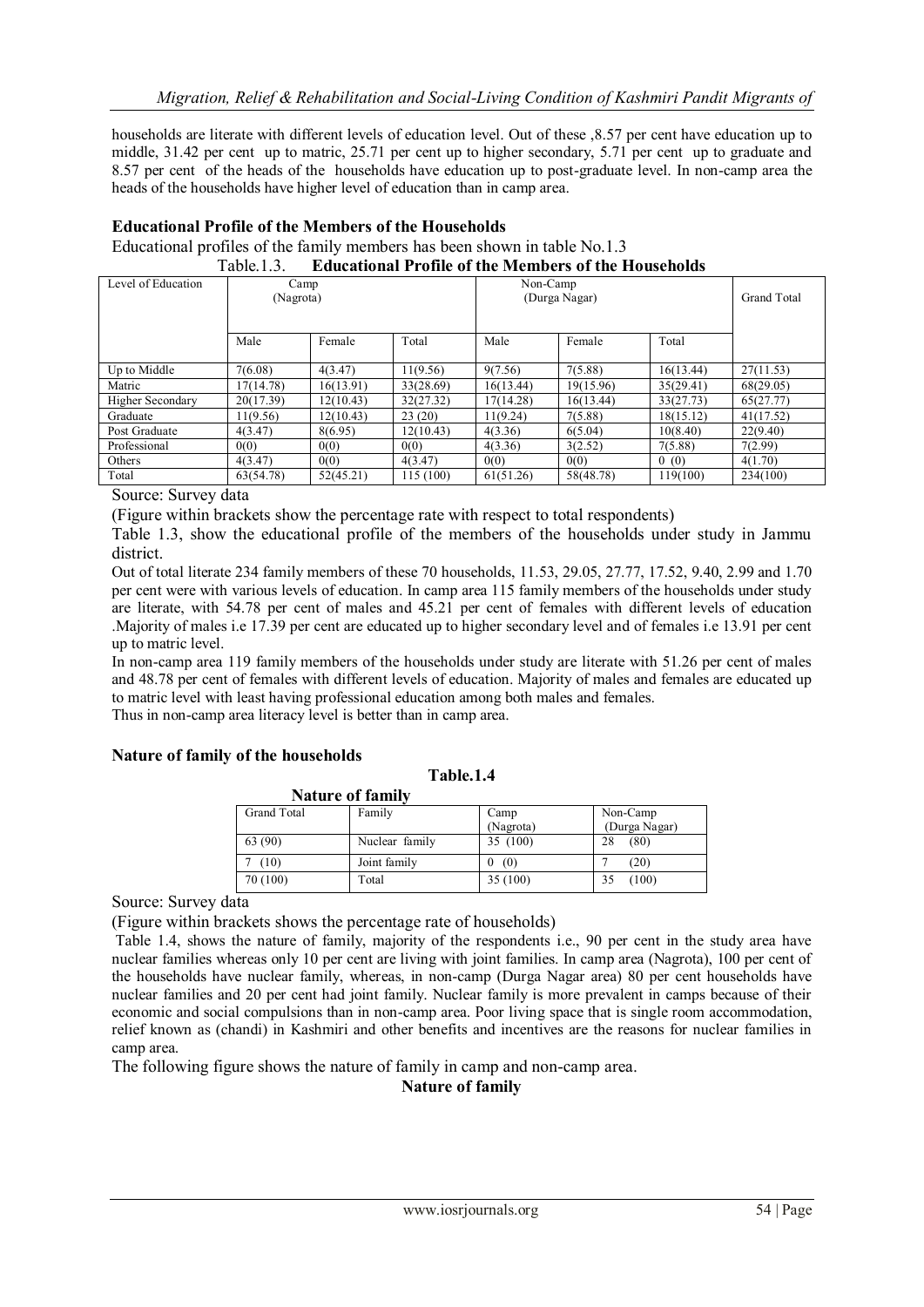

## **Size of family of the households**

The nature and size of family explain the social, economic and political prospects of any society. The family structure of Kashmiri pandit migrants is mostly economy oriented. However, as civilization progressed, the idea of individualism prompted nuclear families. Urbanization, industrialisation and education support small families to large extent. Population influx and migration to cities are also contributing factors in reducing the family size. Traditional Indian society is characterised by joint family system. However, the changing conditions have compelled the people to go for nuclear families. Same is the case with the pandit"s migrant families.

## **Table 1.5**

| Size of family                   |                     |                           |                 |
|----------------------------------|---------------------|---------------------------|-----------------|
| Family<br>(in<br>size<br>number) | Camps<br>(Nagrota)  | Non-Camp<br>(Durga Nagar) | Grand Total     |
| $1 - 5$                          | 35(100)             | (80)<br>28                | 63 (90)         |
| $5-10$                           | (0)<br>0            | (20)                      | (10)            |
| $10-15$                          | (0)<br>$\mathbf{0}$ | (0)<br>$\theta$           | (0)<br>$\bf{0}$ |
| Total                            | 35 (100)            | 35 (100)                  | 70 (100)        |

Source: Survey data

(Figures within brackets show the percentages with respect to total)

As far as the size of family is concerned it is evident from the table 1.5, that out of total households in the study area, 90 per cent respondents have family size of 1-5 members, 10 per cent households in between 5-10 members in the study area.

In camp area (Nagrota), 100 per cent households were with a family size of 1-5 members. In non-camp area (Durga Nagar) 80 per cent of households were with a family size of 1-5 family members and 20 per cent households were having a family size of 6-10 family members.

#### **Types of Houses**

Types of houses with civic amenities are an indicator of quality of life of the people.

#### **Table.1.6**

#### **Types of Houses**

| Types of Houses | Camp<br>(Nagrota) | Non-Camp (Durga Nagar) | Grand Total |
|-----------------|-------------------|------------------------|-------------|
| Semi-Pacca      | 26(74.28)         | (22.85)                | 34 (48.57)  |
| Pacca           | 9(25.71)          | 77.14)                 | 36 (51.42)  |
| Total           | (100)<br>35       | (100)<br>35            | 70 (100)    |

Source: Survey Data

(Figures within brackets show the percentage with respect to total households)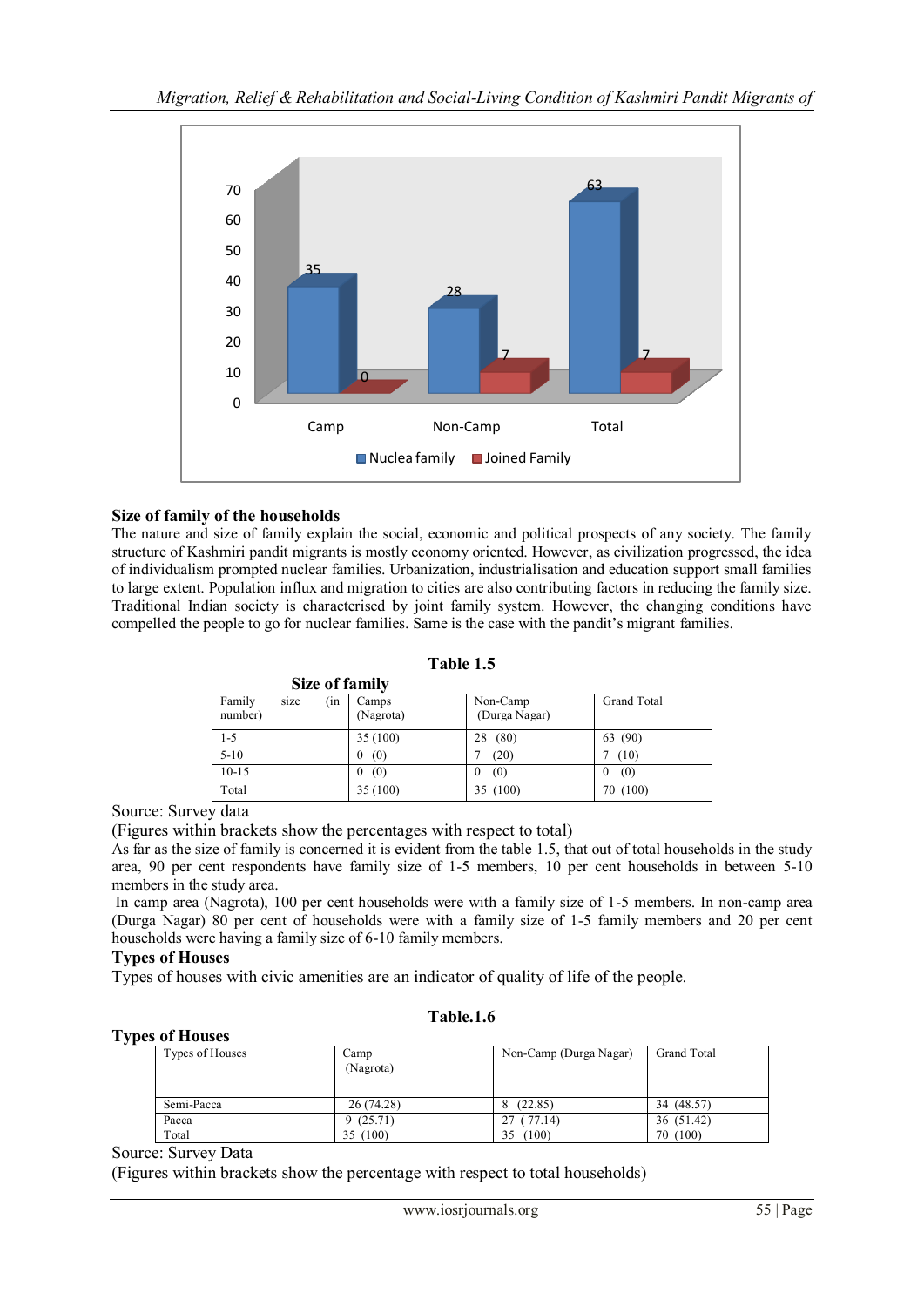Table 1.6, shows that out of total households in the study area, about 51.42 per cent are living in pacca houses, 48.57 per cent are living in semi-pacca houses and no body was found living in kacha houses.

In camp (Nagrota) 25.71 per cent households have been living in pacca houses and 74.28 per cent living in semi-pacca houses. On the other hand, in non-camp area 77.14 per cent respondents are living in pacca houses and remaining 22.85 per cent are living in semi-pacca houses in Jammu District. Majority of migrants in camp area have to live in semi-pacca houses with steel teen roof at the top. During summer they suffer a lot from heat and during winter from cold wave. During rainy season there is leakage of roofs at their top, as a result of which life become miserable.

#### **Number of rooms occupied by the households**

Socio-living status of a family can also be measured by the number and conditions of rooms in the house in which the family lives in.

|                 | Number of rooms occupied by the households |            |             |  |  |  |  |
|-----------------|--------------------------------------------|------------|-------------|--|--|--|--|
| Number of Rooms | ∴amp                                       | Non-Camp   | Grand total |  |  |  |  |
|                 | 35 (100)                                   | (5.71      | 37 (52.85)  |  |  |  |  |
|                 | (0)                                        | (22.85)    | (11.42)     |  |  |  |  |
| 2 above         | (0)                                        | 25 (71.42) | 25 (35.71)  |  |  |  |  |
| Total           | 35 (100)                                   | 35 (100)   | (100)<br>70 |  |  |  |  |

|                                           |  | Table.1.7 |
|-------------------------------------------|--|-----------|
| Number of rooms occupied by the household |  |           |

Source: Survey data

(Figure within brackets show the percentage with respect to total)

Table 1.7 explains that out of total households in the study area, 35.71 per cent households have more than two rooms, 11.42 per cent households have two rooms. 52.85 per cent households have only one room in their houses. In camp area (Nagrota) 100 per cent of the households were found to have one room. In non-camp (Durga Nagar), out of total households, 71.42 per cent households have more than two rooms in their houses, 22.85 per cent have two rooms and 5.71 per cent households have only one room in their houses. Because of forced migration these households are compelled to live in a single room in camp area with poor hygienic conditions and in difficult circumstances. This implies that still these households are not having houses with good living conditions which adversely affects the education of the children especially those who have single room in their houses. Since all the activities are done in the same room, children are unable to concentrate fully on their studies. Moreover there is no privacy  $\&$  the adequate space for a family in a single room.

#### **Availability of electricityand E- metering**

Availability of electricity is also an important indicator for the socio-economic progress of the region in general and of the household in particular.

|       | Camp<br>(Nagrota)                 |             |          | Non-Camp<br>(Durga Nagar)         |             |                    |
|-------|-----------------------------------|-------------|----------|-----------------------------------|-------------|--------------------|
|       | Availability<br>of<br>electricity | E- metering | Total    | Availability<br>of<br>electricity | E- metering | <b>Grand Total</b> |
| Yes   | 35(100)                           | 35 (100)    | 70 (100) | 35 (100)                          | 29 (82.85)  | 64 (91.42)         |
| No    | (0)<br>$\bf{0}$                   | (0)         | (0)      | (0)                               | 6(17.14)    | 6(8.57)            |
| Total | 35 (100)                          | 35 (100)    | 70 (100) | (100)<br>35                       | 35(100)     | 70 (100)           |

**Table.1.8. Availability of Electricity and E- metering**

Source: Survey data

(Figure within brackets show the percentage with respect to total households)

Table 1.8, shows that 100 per cent households in camp area are electrified and have E-metering, whereas in non-camp area 100 per cent households are electrified but only 82.85 per cent have E-metering and 17.14 per cent are unmetered.

However, electricity cuts are commonly observed in camp as well as in non-camp areas under study. The usual duration of cuts ranges from 6 to 8 hours per day but during peak season particularly in hot summers and cold winters, electricity cuts are further increased to, more than 10-12 hours per day. Sometimes they have to live without electricity .Problems of single phase is also very common in the study area. This clearly implies that though electricity facility is available to all the households but still they suffer a lot due to frequent light cuts &availability of light on single phase. Thus they find sometimes themselves helpless because dependence on electricity has been increasing day by day not for comfort only but also for earning their livelihood. The poor availability of electricity also affects the health and education of the children"s of the households under study. Domestic Chorus also suffers due to poor availability of electricity supply. During summers these households had to go for sleepless nights because of mosquito's flies and rising temperature.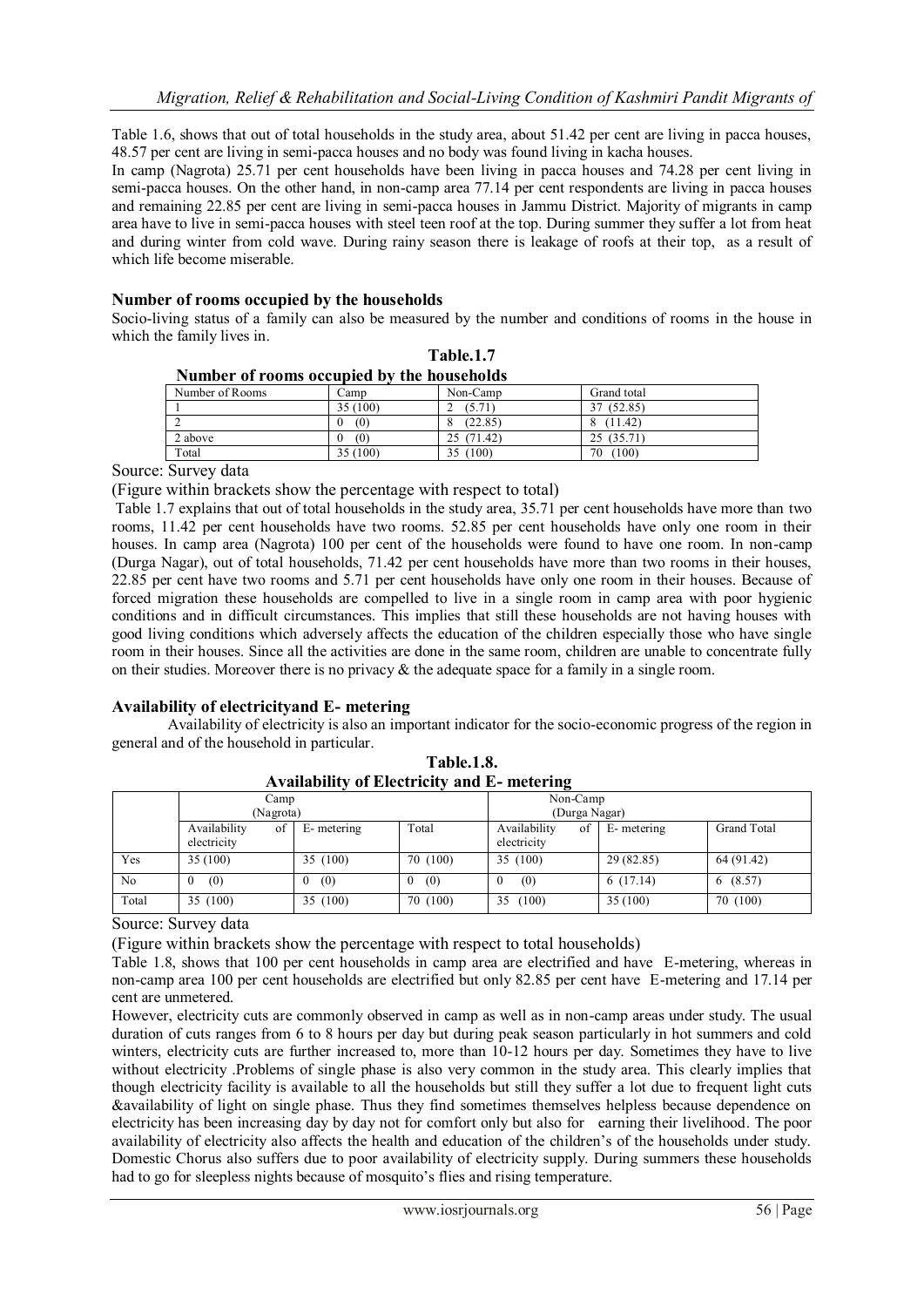## **Availability of Drinking Water/Latrine facility/Sanitation Facility**

**Source of drinking water:** The human settlement in different regions of the world is principally based upon the factors such as the easy availability of safe drinking water and others civic amenities.

| Facilities available         | vanability of Driliking water/Latrine facinty/Saintation Facinty in the study area<br>Camp (Nagrota) | Non-Camp      | <b>Grand Total</b> |
|------------------------------|------------------------------------------------------------------------------------------------------|---------------|--------------------|
|                              |                                                                                                      | (Durga Nagar) |                    |
| Drinking Water facility      |                                                                                                      |               |                    |
| Hand Pumps                   | 10(28.57)                                                                                            | (40)<br>14    | 24 (34.28)         |
| Tap Water                    | 20(57.14)                                                                                            | (51.42)<br>18 | 38 (54.28)         |
| Others                       | 5(14.28)                                                                                             | 3<br>(8.57)   | 8<br>(11.42)       |
| <b>Total</b>                 | (100)<br>35                                                                                          | (100)<br>35   | 70<br>(100)        |
| Latrine facilities           |                                                                                                      |               |                    |
| Yes                          | (100)<br>35                                                                                          | 31<br>(88.57) | 66 (94.28)         |
| No                           | 0<br>(0)                                                                                             | (11.42)<br>4  | (5.71)<br>4        |
| Total                        | 35<br>(100)                                                                                          | 35<br>(100)   | 70<br>(100)        |
| <b>Sanitation Facilities</b> |                                                                                                      |               |                    |
| Yes                          | 35 (100)                                                                                             | (82.85)<br>29 | 64 (91.42)         |
| No                           | $\Omega$<br>(0)                                                                                      | (17.14)<br>6  | (8.57)<br>6        |
| <b>Total</b>                 | 35(100)                                                                                              | 35<br>(100)   | 70<br>(100)        |

#### **Table.1.9 Availability of Drinking Water/Latrine facility/Sanitation Facility in the study area**

## Source: Survey data

(Figure within brackets shows the percentage with respect to total)

Table 1.9 shows that of the total households, 34.28 per cent respondents are getting water from hand pumps and 54.28 per cent are getting tap water, 11.42 per cent households are getting water from other sources such as tank water from tube well in the study area.

In Nagrota camp 57.14 per cent respondents are having tap water and 28.57 per cent are getting water from hand pumps, 14.28 per cent get water from other sources such as tube well and water through PHE tank supply. In non-camp area, 40 per cent respondents are getting water from hand pumps, 51.42 per cent get tap water and 8.57 per cent respondents are getting water from other sources. Thus the main source of water to these households in camp and non-camp area is tap water followed by hand pumps and 11.42 per cent of households were using water from other sources. When asked whether it is safe for drinking 60 per cent of the respondents stated yes. Whereas 40 per cent were unable to say it as safe for drinking purpose. Apart from this the supply of water is not regular during summers.

In non-camp (Durga Nagar) the households stated that though they have different sources of water but the water supply is not regular and it is twice in a week that too of one hour with no fix timing. They have to spent and suffer a lot, for getting water through PHE water tank supply. Household"s chorus and day to day activities are being disturbed because of lack of water.

#### **Availability of Latrine facilities**

Health is an important asset for the individual as well as community. Good health is a reflection of hygienic condition of an individual. Hygienic practice of person and his family is shaped by the socio-cultural, economic physical condition of the environment and also by the knowledge or awareness of various diseases being spread (park, 2007).Availability of latrine facility is an important indicator in this context. It is seen in the table 1.9, that out of total households in the study area only 94.28 per cent have latrine facility at their homes and 5.71 per cent have to go outside for latrine, which further adds to health problems of these households. Moreover, women"s and girls have to face a number of problems when they have to go in open space for attending the natural call

In camp (Nagrota) entire households have latrine facility at their houses whereas, In non-camp (Durga Nagar) 88.57 per cent migrated families have latrine facilities at their houses and remaining 11.42 per cent households have no latrine facility in their houses and have to go outside for it.

#### **Sanitation Facility**

Table 1.9.Shows the availability of sanitation facility. Out of total households in the study area, 91.42 per cent respondents have the sanitation facility and 8.57 per cent respondents have no sanitation facility at the residing place.

In camp area entire households have sanitation facility. While in non-camp area 82.85 per cent respondents have the sanitation facility and remaining 17.14 per cent have no the sanitation facility in the non-camp area.Lack of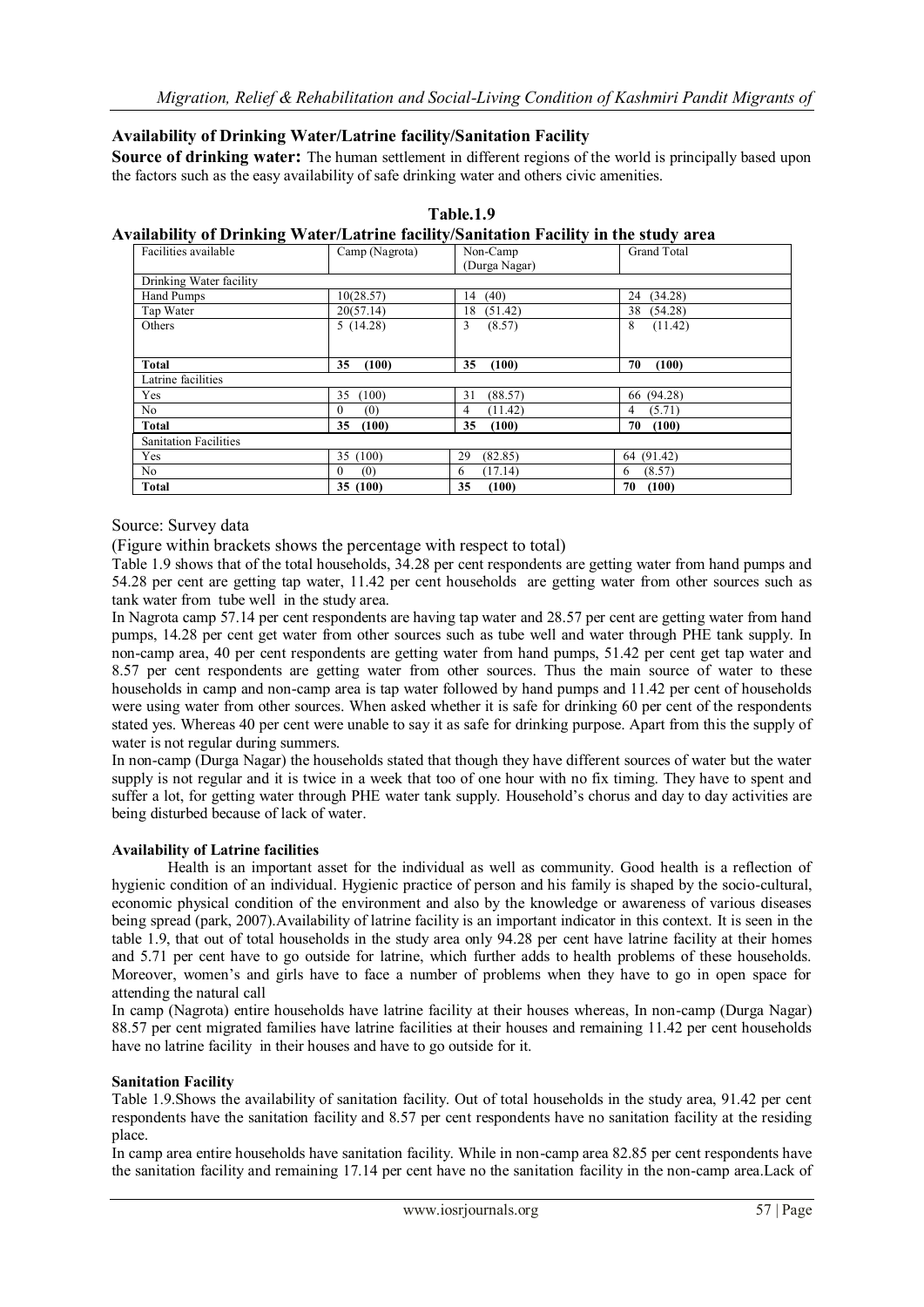sanitation facility, further leads to breeding of a numbers of diseases thereby effecting health, health expenditure and performance of the households members.

#### **Spoken Language of the households**

**Table. 1.10 Spoken Language of the households**

| 0<br>Languages (spoken) | -<br>Camp<br>(Nagrota) | Non-Camp<br>(Durga<br>Nagar) | Grand Total  |
|-------------------------|------------------------|------------------------------|--------------|
| Kashmiri                | (71.42)<br>25          | (65.71)<br>23                | 48 (68.57)   |
| Hindi                   | (28.57)<br>10          | (8.57)                       | (18.57)<br>3 |
| Both (Hindi & Kashmiri) | (0)<br>0               | (25.71)<br>9                 | (12.85)      |
| Total                   | (100)<br>35            | (100)<br>35                  | (100)<br>70  |

Source: Survey data

(Figures within brackets shows the percentage rate with respect to total languages used by respondents)

Table 1.10 shows the different languages are used by the migrated Kashmiri pundits at their native palace as given detail in above table.

In camp area (Nagrota) 71.42 and 28.57 per cent migrated Kashmiri families were using Kashmiri and Hindi as their language and in non-camp area 65.71, 8.57 and 25.71 per cent were using Kashmiri, Hindi and other languages as a means of communication. The capability of these respondents in using different languages has shown considerable improvement, which is evident from the fluency of their languages and no body was found speaking Urdu.

#### **Celebration of festivals by the households**

**Table.1.11,**

| <b>Celebration of festivals by the households</b> |               |                    |  |  |
|---------------------------------------------------|---------------|--------------------|--|--|
| Camp                                              | Non-Camp      | <b>Grand Total</b> |  |  |
| (Nagrota)                                         | (Durga Nagar) |                    |  |  |
| 26 (74.28)                                        | 20(57.14)     | 46(65.71)          |  |  |
| (0)<br>$\theta$                                   | (5.71)        | (2.85)             |  |  |
| (25.71)<br>9                                      | 13 (37.14)    | 22 (31.42)         |  |  |
| 35 (100)                                          | (100)<br>35   | (100)<br>70        |  |  |
|                                                   |               |                    |  |  |

Source: Survey data

(Figures within brackets percentage mentioned with respect to total amount)

Migrated Kashmiri pandits, celebrate festivals at their residing place by different ways. Celebrations of festivals by respondents are elucidated in the above given table.

Out of total households,65.71 per cent households do celebrate their festivals on the basis of Kashmiri traditions at their present residing place.31.42 per cent celebrate their festivals on the basis of both Kashmiri as well as local culture, Whereas 2.85 per cent households celebrate their festivals on the local culture basis.

In camp area (Nagrota), 74.28 per cent household celebrate their festivals on the basis of Kashmiri culture, whereas 25.71 per cent celebrate by both the cultures Kashmiri as well as local etc,. In non-camp (Durga Nagar area) 57.14 per cent households celebrate their festivals on the basis of Kashmiri traditions inherited by them at their native place whereas 37.14 per cent households celebrate their festivals at both, Kashmiri as well as on the basis of local culture, whereas 5.71 per cent households celebrate their festivals only on the local culture basis. According to the majority of the households most important festival of them is (Herat in Kashmiri) Shivratri. It is celebrated at large scale by them and after Shivratri wet walnuts are sent to their closed relatives and friends both in J&K and to other states. Young children enjoy all the festivals be it deepawali, Holi, Bisakhi, Janamashtmi etc., thus local culture has its impact on these households and it is relatively more in non-camp households than in camp households because these households have relatively more interaction with the locals than of camp households.

#### **References**

- [3]. Kalla, A. K. (1995). 'Kashmiri Pandits and their Diversity.' Delhi: B.R. Publisher Corporation.<br>
[4]. Koul, A. (1991). 'The Kashmir Pandits'. Delhi: Utpal Publication.<br>
[5]. Koul, S. (1992). 'Freedom Struggle in Jammu
- Koul, A. (1991). 'The Kashmir Pandits'. Delhi: Utpal Publication.
- Koul, S. (1992). 'Freedom Struggle in Jammu & Kashmir'. New Delhi: Anmol Publication.
- [6]. Kumar, D. P. (1996). 'Kahmir Return to Democracy'. New Delhi: Cosmo Publications.<br>[7]. Revinder, K. (2005). Migration and society. New Delhi, Rawat Publication, 41-52.
- Revinder, K. (2005). Migration and society. New Delhi, Rawat Publication, 41-52.

<sup>[1].</sup> Agozino (2000). "Theoretical and Methodological Issues in Migration Research."London: Ashgate Publishing. [2]. Cohen, R. & Deng, M. (1998). "Masses in plight: the Global Crisis of Internal Displacement." Washington D.C: Brookings institution Press.